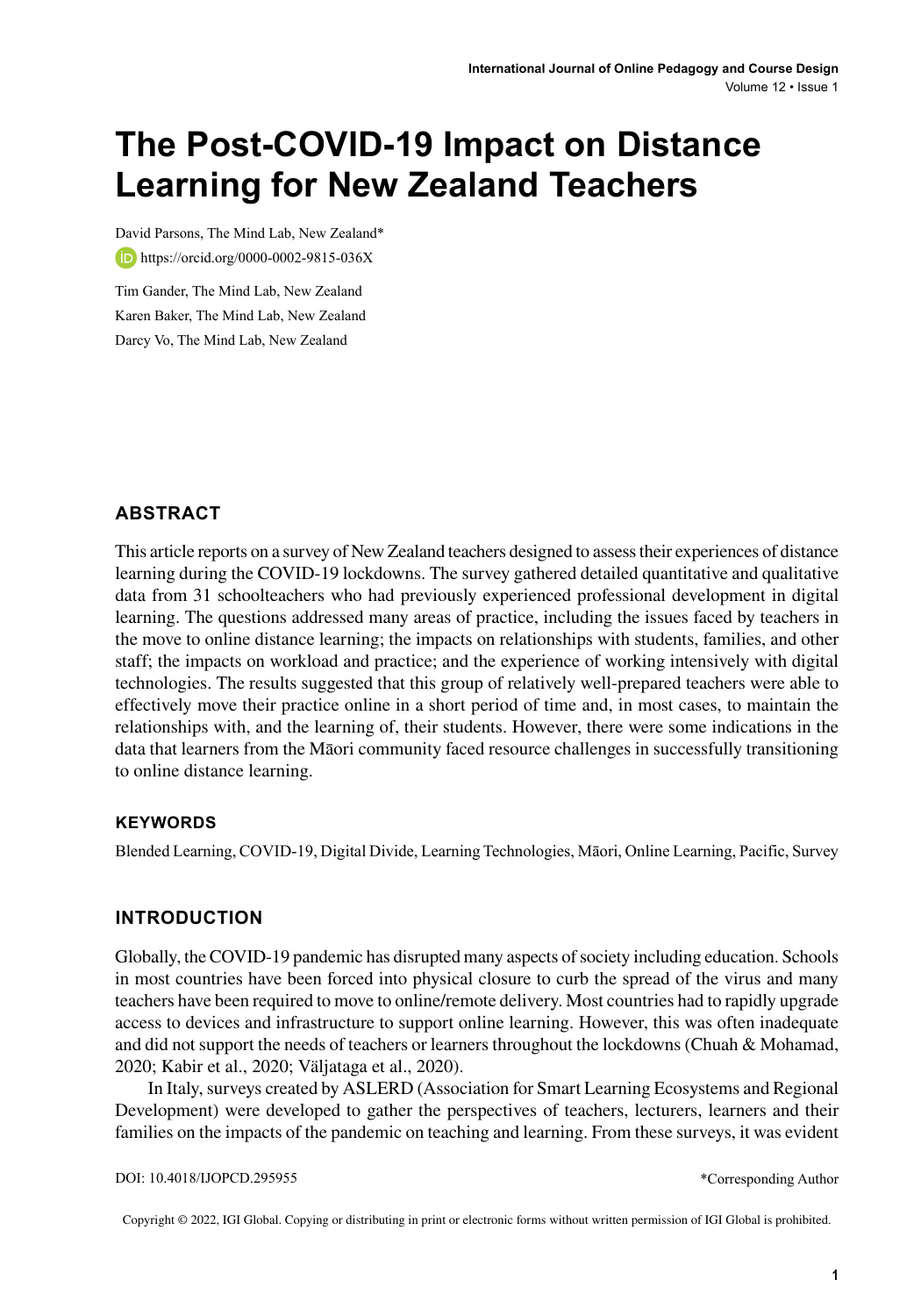that university students made the transition from physical campus-based learning to virtual settings in a positive way, which in turn raised the challenge for universities to adapt the way in which they teach (Giovannella, 2021). Väljataga et al. (2020), using a different survey instrument, found that the response was adequate to have the basic conditions of learning fulfilled, but many teaching staff attempted to replicate face to face learning in an online space, which did not lead to the pedagogical transformation required to teach effectively at a distance. In the secondary sector, schoolteachers believed their digital skills developed and they felt a greater sense of agency through lockdowns, despite an increase in workload and a loss of contact with 6-10% of learners (Giovannella, Passarelli & Persico, 2020). The recent literature focuses on survival rather than calculated and meaningful development of online teaching pedagogy. While the skills and confidence of teachers increased, provision of training coursesto develop digital literacy wasfound to be vital in transforming pedagogy to be adaptive and effective at distance (Giovannella, Passarelli & Persico, 2020; Giovannella & Passarelli, 2020; Kabir et al., 2020; Väljataga et al., 2020). An important contextual factor has been limited access to technology and the internet, such that the COVID-19 pandemic has increased digital inequalities (Carrillo & Flores, 2020). It is often assumed that contemporary distance learning is the delivery of learning through ICT tools from a geographic distance. However, it can also encompass a socio-economic and cultural distance (Traxler, 2018) which can add to the complexity.

#### **COVID-19 in New Zealand**

New Zealand has been ranked one of the countries with the best response to COVID-19, according to the Lowy Institute (2021). With the early reaction of the government using stringent lockdown measures to control the spread of imported and local transmission in the country, the New Zealand school system underwent a less extended amount of time of physical closures in comparison to other OECD countries.

New Zealand hasfour COVID-19 alert levels, of which only the two highest are of interest to this study. Education at Alert Level 4 means "all education facilities are closed" and "all students must learn from home". At Alert Level 3 school students should learn from home unless their "parents or carers need to go to work" and "all tertiary education providers should deliver their courses online" (New Zealand Government, n.d). The first nationwide extended online learning period was from 23rd March till the 12th of May, a total of 51 consecutive days across all of New Zealand. The second, third and fourth online learning periods were confined to Auckland only (Auckland is New Zealand's largest city, where about a quarter of the population live). As a result, school students in New Zealand have been less impacted by school closures than in many other countries. A further lockdown period due to the Delta variant in late 2021 took place after this study was completed and is therefore not considered here.

Despite the swift response to the pandemic, studies regarding the impact of COVID-19 on education in New Zealand demonstrated how existing inequalities were exacerbated with regards to infrastructure, access to devices and suitable environments for learning (Hood, 2020; Hunia et al., 2020; Riwai-Couch et al., 2020). There were mounting pressures on families to support distance learning from home and many parents and caregivers were concerned about students falling behind academically as well as missing out on relationships with friends(Riwai-Couch et al., 2020). However, in some instances there were benefits to families who described an increased understanding of their child as a learner as well as a greater connection with their children (Riwai-Couch et al., 2020). Some families found a greater sense of overall adaptability and resilience (Hunia et al., 2020), but teachers preferred face to face interaction and felt that important aspects of teaching and learning were lost through distance learning (Hood, 2020). Overall, studies agreed that teacher preparedness and responsiveness were key to successful learning experiences while distance learning during the pandemic (Hood, 2020; Hunia et al., 2020). According to the OECD's country note about New Zealand, regarding teachers' readiness before COVID-19, "New Zealand teachers' preparednessfor ICT-based teaching prior to the crisis is higher than the average of OECD countries" (OECD, 2020, p. 2).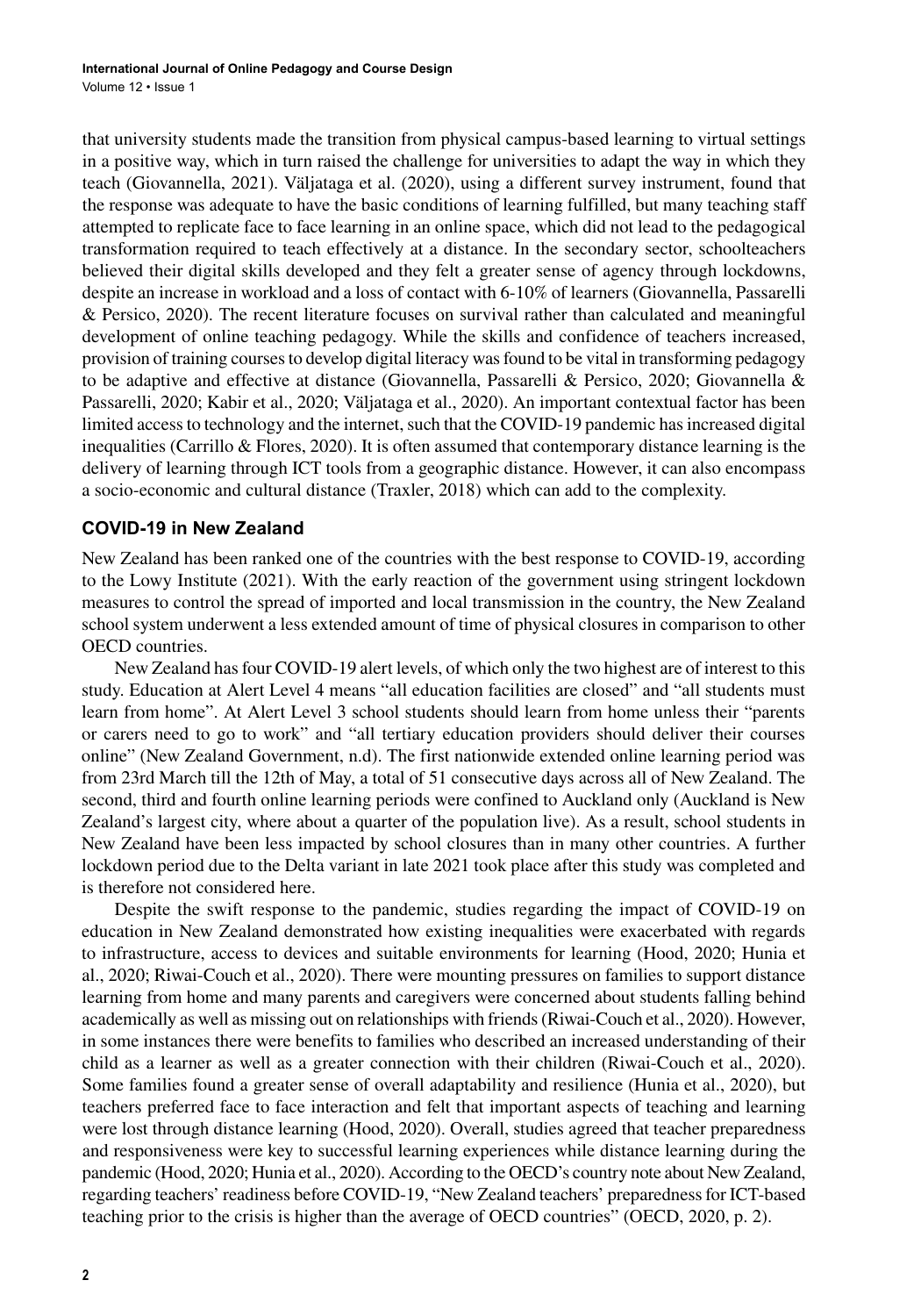The New Zealand government had previously invested in ultrafast broadband to all schools, and the ubiquity of mobile devices and computers has been a catalyst for the integration of ICT tools in education (Daoud et al., 2020). However, limitations of the technology available to learners or educators means that the more traditional form of distance learning, where printed material is physically sent to learners, is still sometimes required to try to connect with students who are unable to learn face to face. Distance learning can support open access to learning opportunities as well as flexibility in the time and location of study; however, there are also challenges with the social connections that are often missing as well as the need for a suitable environment in which to study.

Distance learning in New Zealand is widespread in tertiary institutions, but in K-12 school environments there is much less adoption, with most of the learning occurring on site and face to face. Te Aho o Te Kura Pounamu (The Correspondence School) is New Zealand's largest state secondary school and has been delivering distance learning to over 20,000 students each year. A key focus is delivering digital literacy skills as well as the need for learners to record their learning in a digital format such as an ePortfolio (Hipkins et al., 2015). Despite efforts to establish e-learning clusters in the early 2000s, particularly in rural schools, these faced many challenges in becoming mature and sustainable enterprises (Barbour, Davis & Wenmoth, 2016). Currently, FarNet [\(https://farnet.school.](https://farnet.school.nz/) [nz/](https://farnet.school.nz/)) provides the main gateway to online learning (through members of the Virtual Learning Network Community) that can be integrated into the on-site school curriculum. While there are many students learning from distance in New Zealand through providers such as Te Aho o Te Kura Pounamu and FarNet, the majority are more familiar with the physical school building than learning online and do not engage with distance learning as a regular part of the school day.

In this study, distance learning is defined as the abrupt and unplanned shift from face to face learning as the main mode of delivery to the curriculum and learning delivered to learners during COVID-19 lockdown events where all K-12 schools were closed and teachers and learners had to remain at home. The shift from face-to-face to online delivery meant that all learners were expected to engage in learning either synchronously or asynchronously from home. While some recent publications have used "emergency remote teaching" (Bakhov et al., 2021; Bozkurt & Sharma, 2020; Nisiforou et al., 2021) to reflect teaching practices during the pandemic, "learning from home" was the term used in thisstudy to describe the interactions between educators and learners. For many, thislearning from home took place using digital tools, but for others it was via printed materials sent out from the schools to the students.

### **Purpose and Scope of the Study**

Previous studies on the impacts of the move to distance learning because of COVID-19 have indicated that there may be a range of outcomes, both positive and negative. Studies also indicate that international contexts and preparedness vary, and that issues of equity can be exacerbated by reliance on learning through technology, where access to that technology is not guaranteed. With a focus on online education, and how it has worked in practice in the New Zealand context, this study set out to investigate the experiences of a group of New Zealand teachers who used online distance teaching to enable their students to learn from home during COVID-19 lockdowns. The main questions addressed in the study were:

- How did distance learning impact the teachers and their students?
- To what extent did distance learning impact their practice in a sustainable way?
- What equity issues came to the fore.

#### **Contribution**

This paper provides a unique perspective as a New Zealand case study targeted at a specific demographic; teachers who have completed a postgraduate certificate programme in digital and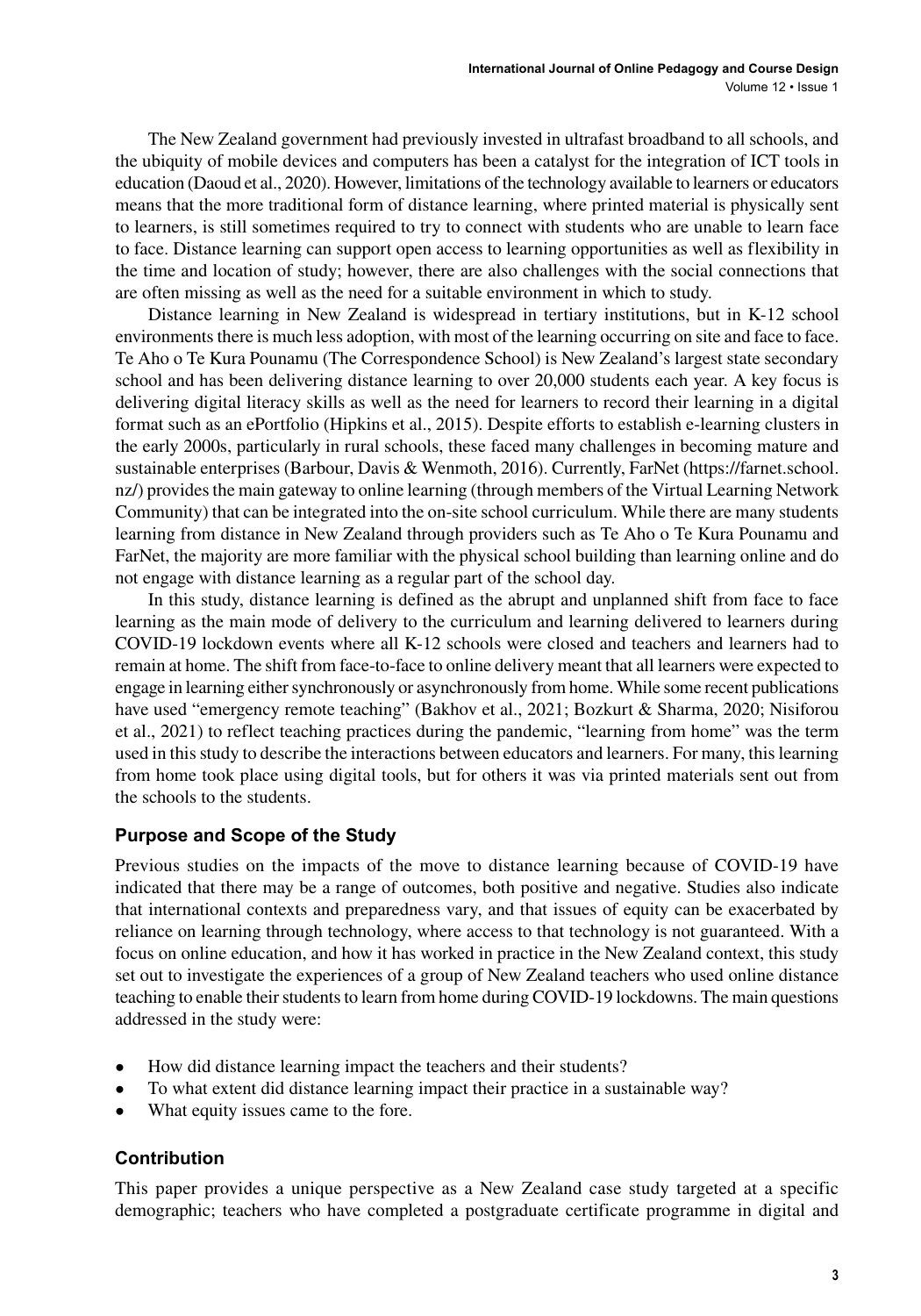collaborative learning. The premise being the authors expected this sample group to cope better than the average teacher who does not have these skills when placed in a lockdown situation due to COVID-19. Therefore, the outcomes of this paper may give some insight into the impacts on teaching practice thatskilled teachers have been able to utilise. This paper also takesinto account the indigenous demographic of New Zealand, posing potential recommendations for this group.

## **RESEARCH OUTLINE**

This research paper is made up of four parts, all of which contribute to the understanding of the post COVID-19 impact on distance learning for New Zealand teachers.

The introduction has established the background surrounding COVID-19 on an international scale and contextualised the New Zealand setting within this as the motivation for this study and the research questions.

Next, the method section outlines the modified international ASLERD survey used in this study along with a description of the sample.

Following the method section, the findings from the survey have been divided into 7 main headings that represent the key categories of the data gathered:

- 1. Distance learning before and during COVID-19
- 2. Impacts on workload and practice
- 3. Impacts on teaching and learning
- 4. Impacts on relationships
- 5. Impacts on teacher attitudes to distance learning
- 6. Responses from Māori and Pacific educators
- 7. Teacher recommendations for online learning

Finally, the summary and conclusions draw out themes that make important links to the literature and provide discussion that helps to contextualise and define the issues, including limitations and future work that could be addressed.

## **METHOD**

Given that COVID-19 has been an international phenomenon that has impacted on education systems worldwide, researchers have been assessing its impact in many different global contexts. To be able to potentially provide some international comparisons to the New Zealand context, this study utilized one survey from a set that was originally administered in Italy by ASLERD. This particular survey, which gathered both quantitative and qualitative data, was designed to be administered to teachers after COVID-19 lockdowns, for them to reflect on their experiences and identify to what extent any changes in practice might sustain after returning to face-toface classroom teaching (Giovannella et al., 2020). Because the investigators had access to a group of teachers who had studied at postgraduate level in the area of digital and collaborative learning, we decided to focus only on this group of participants, since we felt that they could provide a unique perspective on the post COVID-19 impacts on teaching and learning. The validity of the survey was previously tested in two studies by Giovannella and Passarelli (2020) and Giovannella et al. (2020). The investigators had been facilitators on the programme that the respondents had completed in previous years. However, all communication was handled by an independent administrator.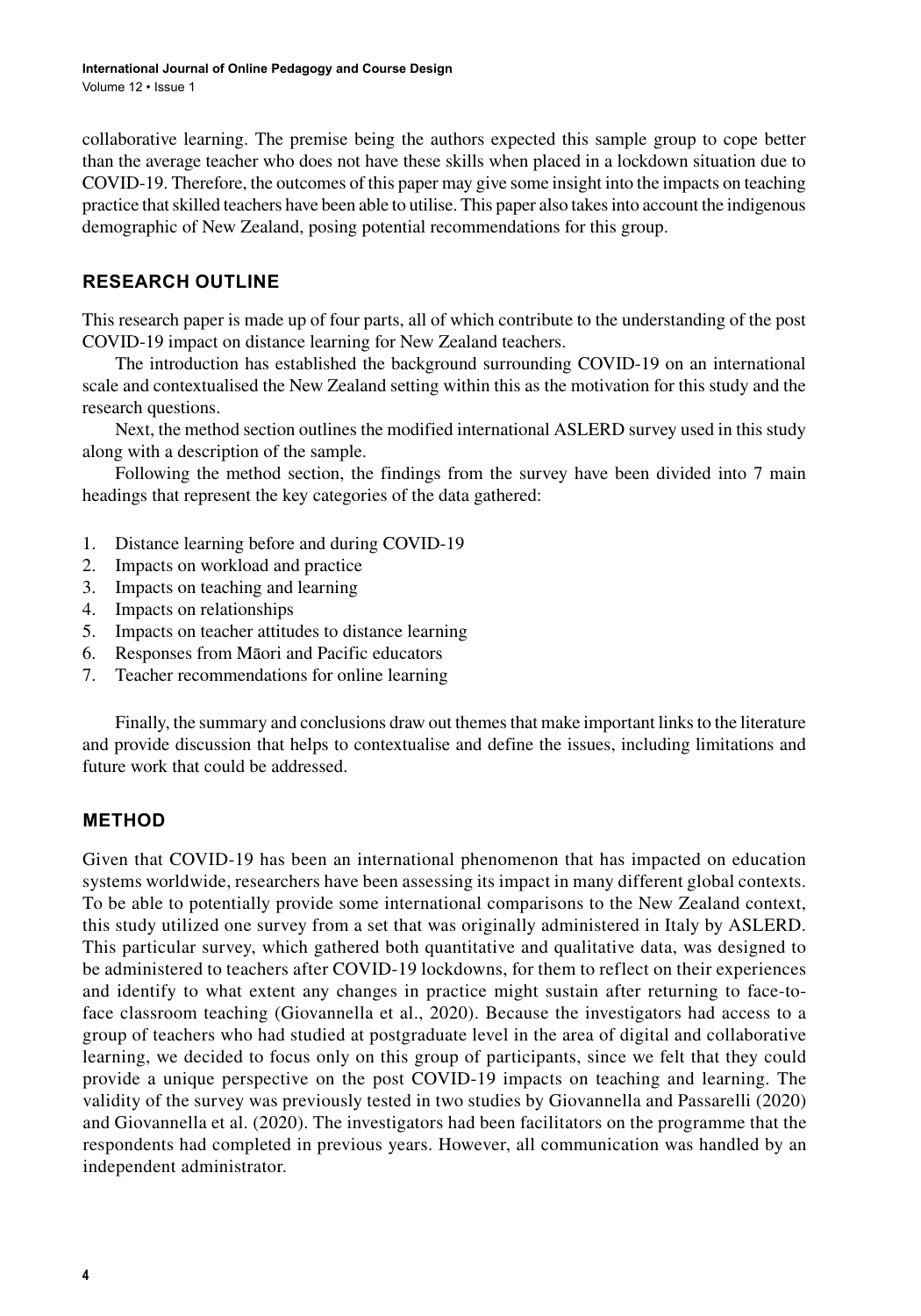## **Ethics Process**

The English translation of the Italian language survey that was provided by ASLERD was edited to make it suitable for a New Zealand context. In addition, a small number of closely related questions were combined together to reduce repetition, thereby also reducing the overall number of questions. The original survey had 86 questions, while combining some of these reduced this number to 78. None of these changes were significant enough to impact on the validity of the original survey. 36 of the remaining questions were open ended, to gather qualitative data. This version of the survey was submitted to the institutional ethics panel for review. The panel raised some issues with the application. Most significantly it was felt that the direct use of an international survey of European origin was potentially reinforcing colonial bias. The panel suggested that Māori and Pacific educators may have been impacted in specific ways by COVID-19, and that this aspect should not be ignored.

## **Resulting Changes to the Survey**

As a result of the feedback from the ethics panel, the survey was revised with additional questions to make it possible to cross reference the Māori and/or Pacific experience against the other parts of the survey to potentially identify any different impacts that they had experienced. A question asking the respondents to indicate their ethnicity was added to the demographics section of the survey. We also added two more questions, one asking the respondents to identify approximately how many of their students identified as Māori, and another asking the same question about the number of Pacific students. The final survey contained 81 questions, with a mix of quantitative (mostly Likert scale) and qualitative (open ended) question types. There were 45 quantitative and 36 qualitative questions.

## **Sample**

The survey was explicitly sent to a group of teachers who had completed a postgraduate qualification from the researchers' institution in digital and collaborative learning prior to the pandemic. We were interested in their particular experiences as educators who should have been better prepared for online learning than many of their colleagues. The survey was sent to approximately 3,000 former students.

# **RESULTS AND ANALYSIS**

We received 31 responses to the survey. This relatively low response rate was not enough for statistical analysis to show any significance, given that it results in a confidence level of only 80% and a margin of error of around 10%. However, the large number of open-ended questions in the survey (36) nevertheless provided a rich source of qualitative data for analysis.

# **Demographics**

Of the 31 respondents to the survey, 25 were female and six were male, and the majority (19) were at least 45 years of age. 20 were primary school teachers, ten secondary, and one in higher education. 16 were teaching in the areas of science, technology, and mathematics, eleven in languages and humanities, ten in arts and nine in physical education. Other subject areas were only covered by individual teachers (note that many teachers have more than one subject area). About half (16) were from the most populous Greater Auckland area (and therefore experienced longer lockdown periods than the other respondents) with the others from across the rest of New Zealand.

In terms of ethnicity, 21 identified as NZ European (Pākeha), twelve as Māori and four as Pacific, with another four identifying with other ethnicities (six identified with multiple ethnicities). In terms of student ethnicities, a third of the respondents reported that they had at least 60% of Māori students in their classes, whereas five reported that they had at least 60% Pacific students. It is notable that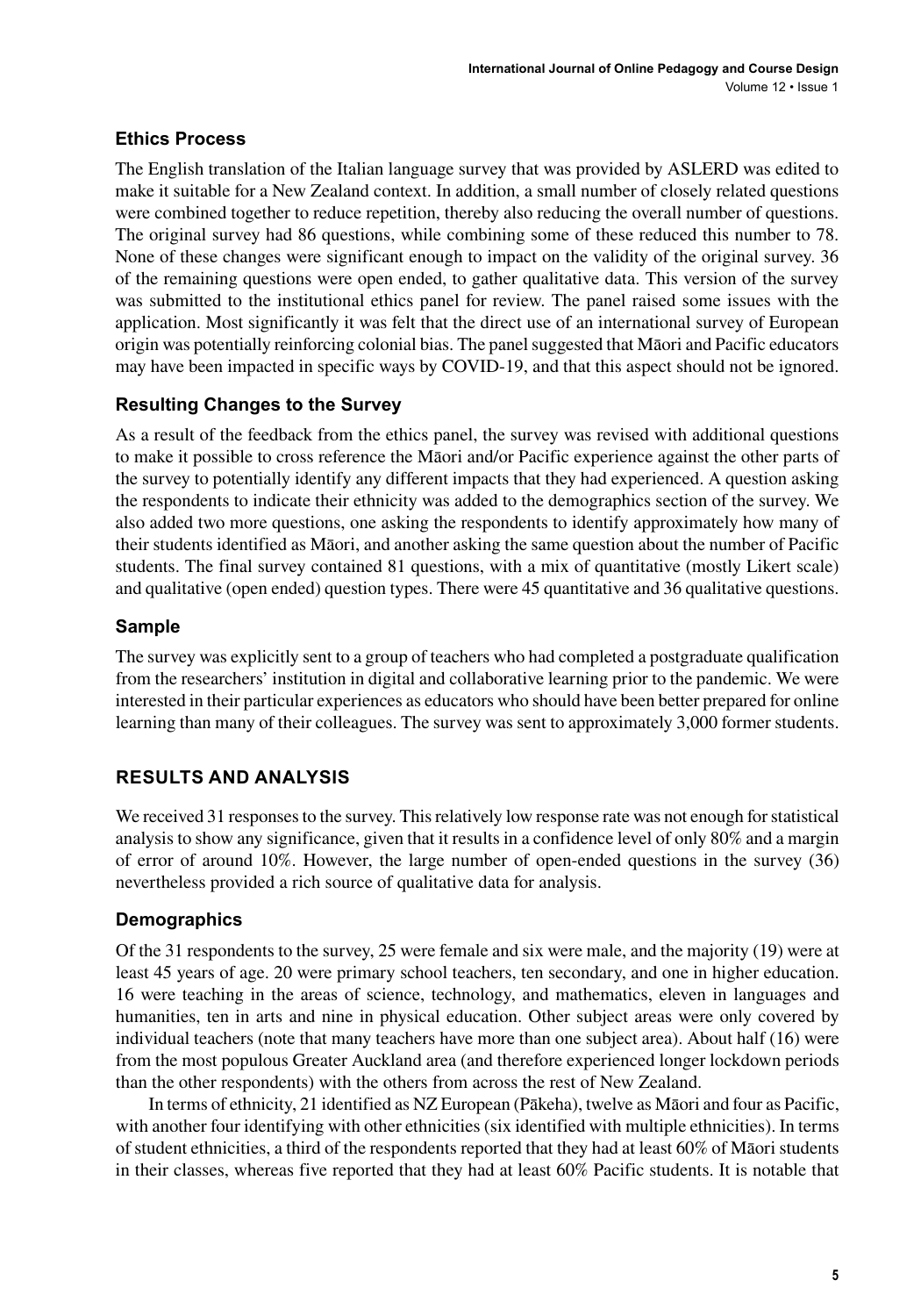eight of the twelve Māori teachers had at least 60% Māoristudents. Of these, four had more than 80%. Of the other teachers, only three had more than 60% Māori students. Therefore, we can state with some conviction that Māori teachers' experiences were predominantly linked to those of teaching Māori students. There was insufficient data from the small number of Pacific respondents to draw similar conclusions.

## **Distance Learning Before and During COVID-19**

### *Readiness for Distance Learning*

13 respondents reported that prior to the COVID-19 pandemic they had no experience at all delivering distance learning. Only five respondents reported that they had significant experience. In some ways their schools seemed better prepared than they were themselves. About two thirds indicated that their schools were ready to react and move learning online and made suitable technology available. However, not all schools made the move to digital online delivery:

*[school leadership] stuck heads in the sand and ordered paper copies of work to be sent out. (female secondary teacher, 45-54, NZ European)*

When asked how ready they thought teachers in general were to move from face to face to distance learning, over half felt that they were not ready. Many teachers were said to lack the knowledge, skills and confidence to deliver online learning, and there was a lack of professional development available to prepare them to do so. Those reporting greater levels of readiness referred to the importance of support from colleagues, existing technology skills and practices, and professional development.

#### *Infrastructure and Security*

Once the teachers began delivering learning online, the main causes of difficulty identified were poor Internet connections (limited bandwidth), a lack of or limited availability of hardware devices (including the need to share them with other family members) and unsuitable home environments. Notwithstanding these difficulties, about half the respondents took less than a week to get used to delivering distance learning, and most of the others less than two weeks.

The main problems reported by the teachers were that many students lacked suitable devices or Internet access (meaning that printed packs had to be sent out instead of learning online), teachers themselves not having sufficient access to devices, and one lockdown starting at the beginning of the school year, when systems were not yet in place. It appeared that not all teachers were willing to engage in online learning with studentsif not all could be reached. This was clearly an area of debate:

*A small group didn't see the point as we also had made 'physical packs' and felt that we only had a small portion of student families with connectivity, what was the point? I told my syndicate, if you have one family connected in your whole class that's the point. (female primary teacher, 45-54, Māori / NZ European / Pacific)*

The more positive responses referred to the fact that many schools were already using online learning tools such as Google classroom, Class Dojo and Seesaw, and many schools already had Bring Your Own Device (BYOD) policies in place. Families who did not have laptop computers and Wi-Fi were able to communicate through these applications via mobile phones.

In terms of the cyber security provided by the school, only five respondents indicated that the level was low, but reported some significant problems, for example a security event, where: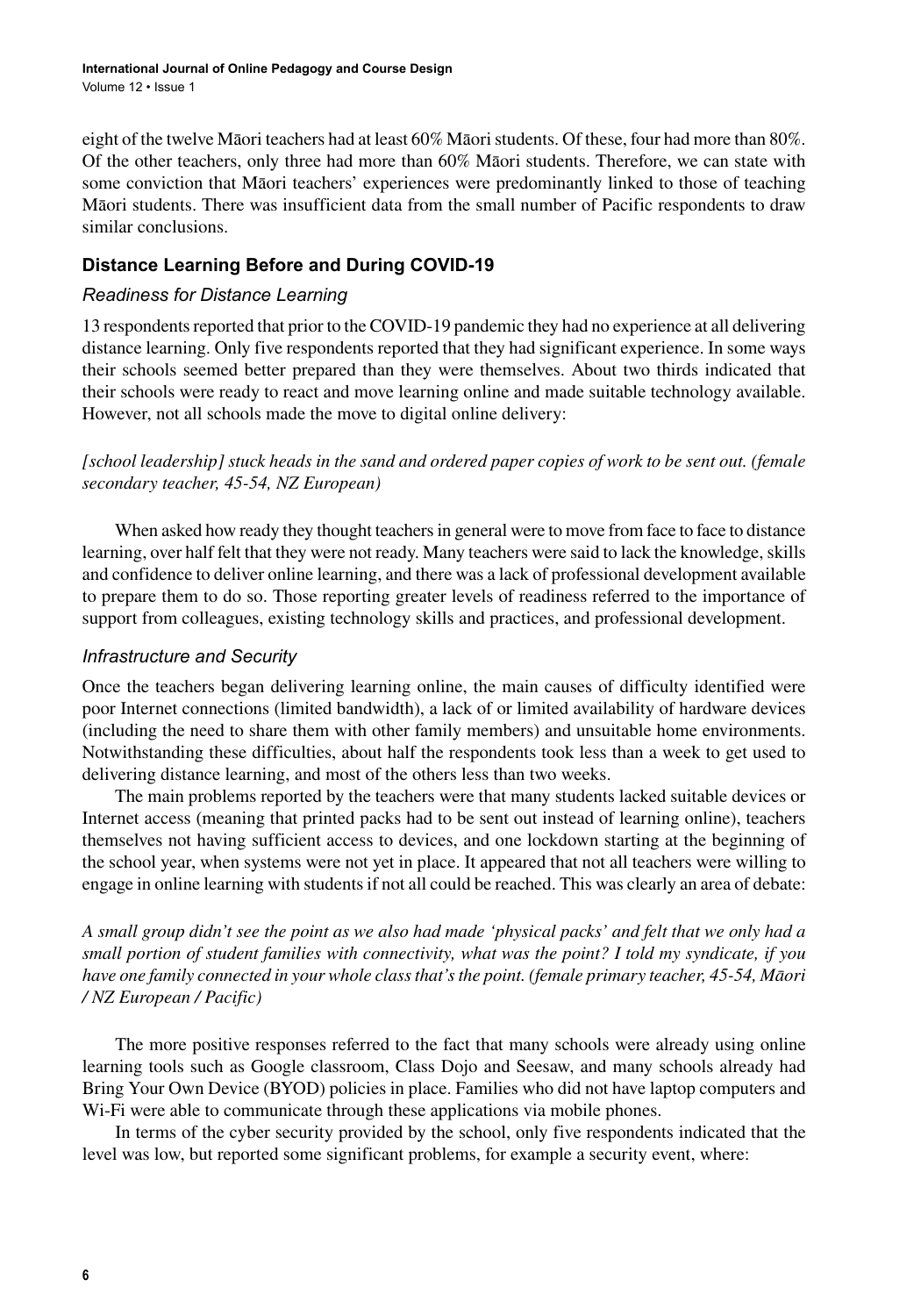*A boy hacked into my class - no security (female secondary arts teacher, 45-54, Māori/NZ European) and a security vulnerability identified, I discovered all of our children had the same password to their Google accounts. This has since been changed. (female primary teacher, 35-44, NZ European)*

The downside to the security measures that were put in place was the impacts on what teachers could do, for example:

*There are so many restrictions it's ridiculous (low trust approach). (female primary teacher, 45-54, Māori/NZ European)*

#### **Impacts on Workload and Practice**

The impact on teacher workload was mainly felt to be negative. However, four respondents indicated their workload was lower because their students already knew how to use the relevant applications. Staff could therefore spend more time creating resources and take advantage of the instant connections between schools and families. Seven respondents stated their workload was much higher. Teachers needed more time to upskill, plan and collaborate and in some cases pastoral care became very time consuming. Teacher role was an important factor. It was notable that specific staff such as network and device managers, senior management, and staff in charge of second language learners, stated their workload was higher. Regardless of the changes in the amount of work, it was common to acknowledge that the balance of workload tasks was different than usual, for example:

*not regular hours, having to fit in with students' families, less consistent contact. (female primary teacher, 35-44, Māori / NZ European)*

The changes in practice that took place in response to COVID-19 were clearly of benefit in some areas. For example, when asked how well the teachers could self-organize their time and activities compared to before COVID-19, only one respondent said this ability had been reduced. About a third were highly positive about their abilities, with respondents saying they had used digital tools to save time, found shortcuts to the design of lessons, and been able to manage their time better, including saving time on travelling to and from work.

### **Impacts on Teaching and Learning**

When asked to characterise the nature of the learning activities they had been delivering online, the respondents indicated that on average there were more open tasks than closed tasks, and that the work tended to be more student-centred than teacher-centred. However, the balance between synchronous and asynchronous learning was more evenly spread, as was the balance between individual and collaborative work. There was also a broad spread of responses when the teachers were asked how much the learning activities that they were organizing online reproduced classroom dynamics. However, it was notable that none of the respondents claimed to be fully reproducing classroom dynamics online. Half of the respondents indicated that they were reproducing less than 50% of their usual classroom dynamics. They indicated in some cases that this was simply because using digital devices changed the experience.

### *it's not necessarily positive or negative - it's just different. (male secondary teacher, 45-54, NZ European)*

However, some other teachers highlighted issues with replicating positive aspects of face-to-face classroom dynamics such as collaboration and direct engagement with students. Some teachers also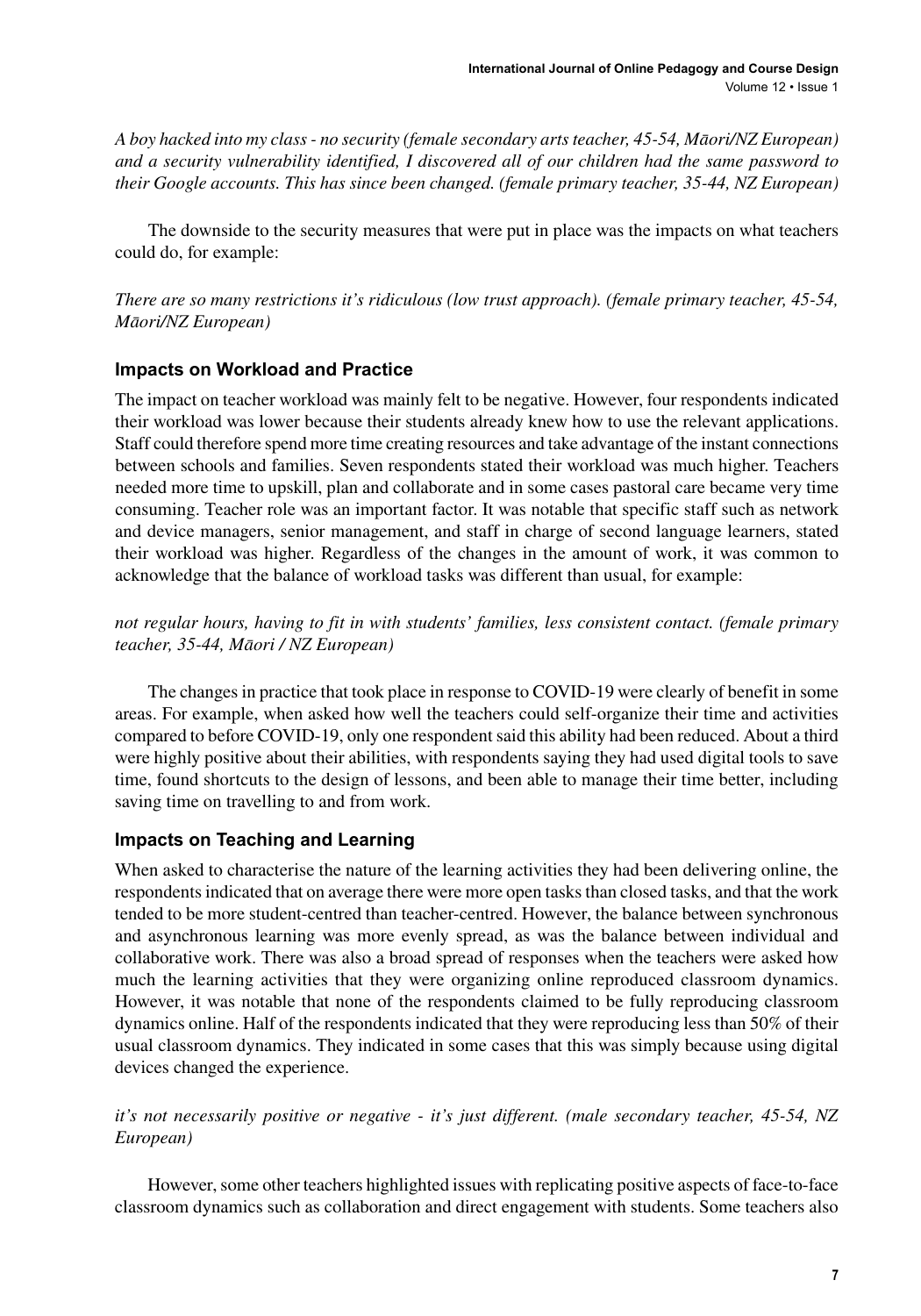#### **International Journal of Online Pedagogy and Course Design**

Volume 12 • Issue 1

raised issues around trying to integrate online learning with the home lives of students, and also being aware of negative impacts of COVID-19 such as:

### *scared families, who were not sure of their future. (male primary teacher, 35-44. Māori / NZ European / Pacific)*

So a focus on wellbeing became a priority for some.

The most common use of technologies in educational activities reported by the teachers were content sharing (27), interactive online teaching (26), non-interactive content delivery (e.g., videos) (25), content production (24), and assigning asynchronous tasks/exercises (23). In other words, all the usual core activities of teaching and learning. More innovative approaches such as synchronous and asynchronous communication with external experts and local stakeholders (6), customisation / personalisation (10), and self-assessment (12) were less often used. Fewer than half (12) utilised technologies for assessments or communication with parents synchronously or asynchronously.

Teachers did use a variety of assessment activities, e.g., online interviews (5), online tests (9), group homework (8), and group homework to be presented and discussed online (6). However, Individual homework was still the most common option (15), often to be presented and discussed online (12). A couple of teachers noted that they were not focused on assessment.

*assessment wasn't a priority. The wellbeing of students and whānau [families] was. (female primary teacher, behavioural specialist, 45-54, NZ European)*

Issues faced by teachers attempting to do online assessment included students not completing tasks or not joining online sessions, and students lacking parental assistance or suitable tools / internet access. However, some teachers reported business as usual with assessment due to the online systems already in place prior to the lockdown.

When asked what teaching practices they considered most suitable for online/digital learning, the most common responses were flipped learning, synchronous video sessions and asynchronous screencasting (i.e., videos made by the teachers). However, it was also noted that giving students agency and personalisation in completing and reporting their work, for example through project-based learning, was valuable, particularly if students did not have good network connectivity, since they could work independently on their own projects.

#### **Impacts on Relationships**

An overwhelming majority of respondents stated that they missed teaching in the classroom during lockdown.

*I live for being with my children in a physical environment. My classroom is a fun, happy and safe place and I felt alone when I was teaching online. (female primary teacher, 35-54, NZ European)*

One who particularly missed face to face teaching volunteered to teach in school for the children of essential workers. However, when asked about how their relationships with their students had changed, the majority who responded (9) suggested that they had improved, that the online environments had made those relationships closer, perhaps strengthened by the shared experience of the COVID-19 lockdowns. Two teachers felt that they had remained the same, and three felt that they had become worse, typically due to lack of communication with students who did not have the necessary digital tools, but also due to the lack of physical cues in online learning.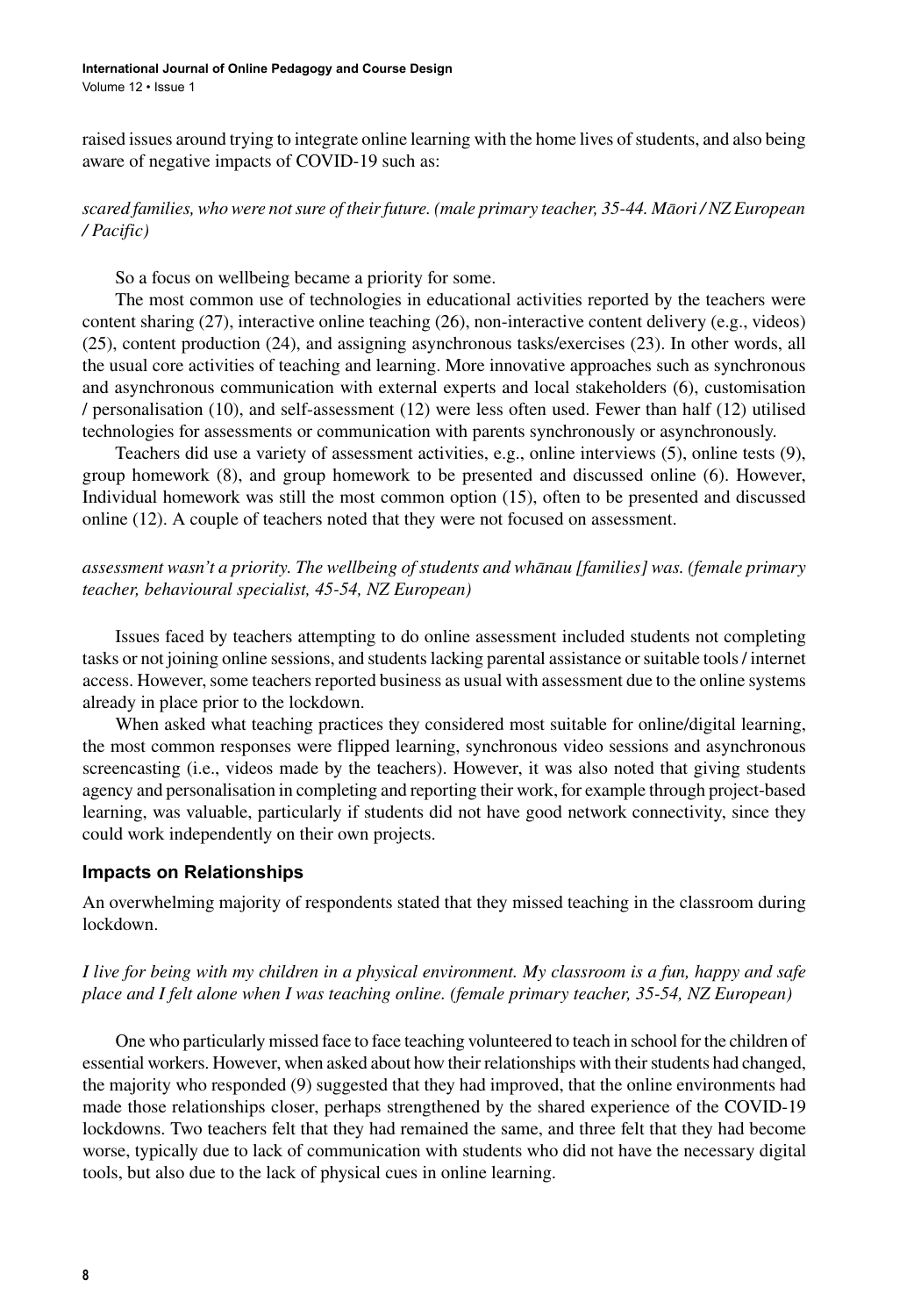*nothing beats face to face interaction [and in some cases where] there was lots of stress in the homes it made relationship building more difficult. (female primary teacher, 35-44, NZ European)*

Some teachers also indicated that they struggled with the lack of face-to-face interaction, as well as consistent expectations with engaging students.

*Not having the same relationship with students, students not wanting to put on video or audio, students not turning up to video calls. (female secondary teacher, 35-44, NZ European)*

The teachers' relationships with the students' families were often reported as being strong already, so these did not change during the lockdowns. Others reported that these relationships had improved because the online tools:

*allowed us a glimpse into our student's home environment. (female primary teacher, 45-54, NZ European)*

However, there was also stressfrom families concerned about their children'slearning, and some families who for whatever reason chose not to (or were unable to) engage online became:

*lost from education (female primary teacher, 45-54, Māori / NZ European / Pacific)*

In terms of their relationship with their colleagues, responses were mostly very positive. They worked together and learned from and about each other.

*The staff are now more collaborative and willing to try new things. (female primary teacher, 35-44, NZ European)*

However, there were still a few concerns that not all staff engaged with others, in some cases because they were new staff.

*We had about 20 new staff due to roll growth, so it was harder to establish and build relationships. (female primary teacher, 35-44, NZ European)*

One teacher noted that being online meant:

*less spontaneous contact - I found this really hard!. (female primary teacher, 35-44, Māori / NZ European)*

### **Impacts on Teacher Attitudes to Distance Learning**

A majority of the teachers (26) responded that distance learning is useful. Teachers can see that the key benefit of distance learning is its flexibility. They commented that students can access learning at the comfort of their home which is:

*a safe, comfortable and supportive environment. (female primary teacher, 35-44, NZ European)*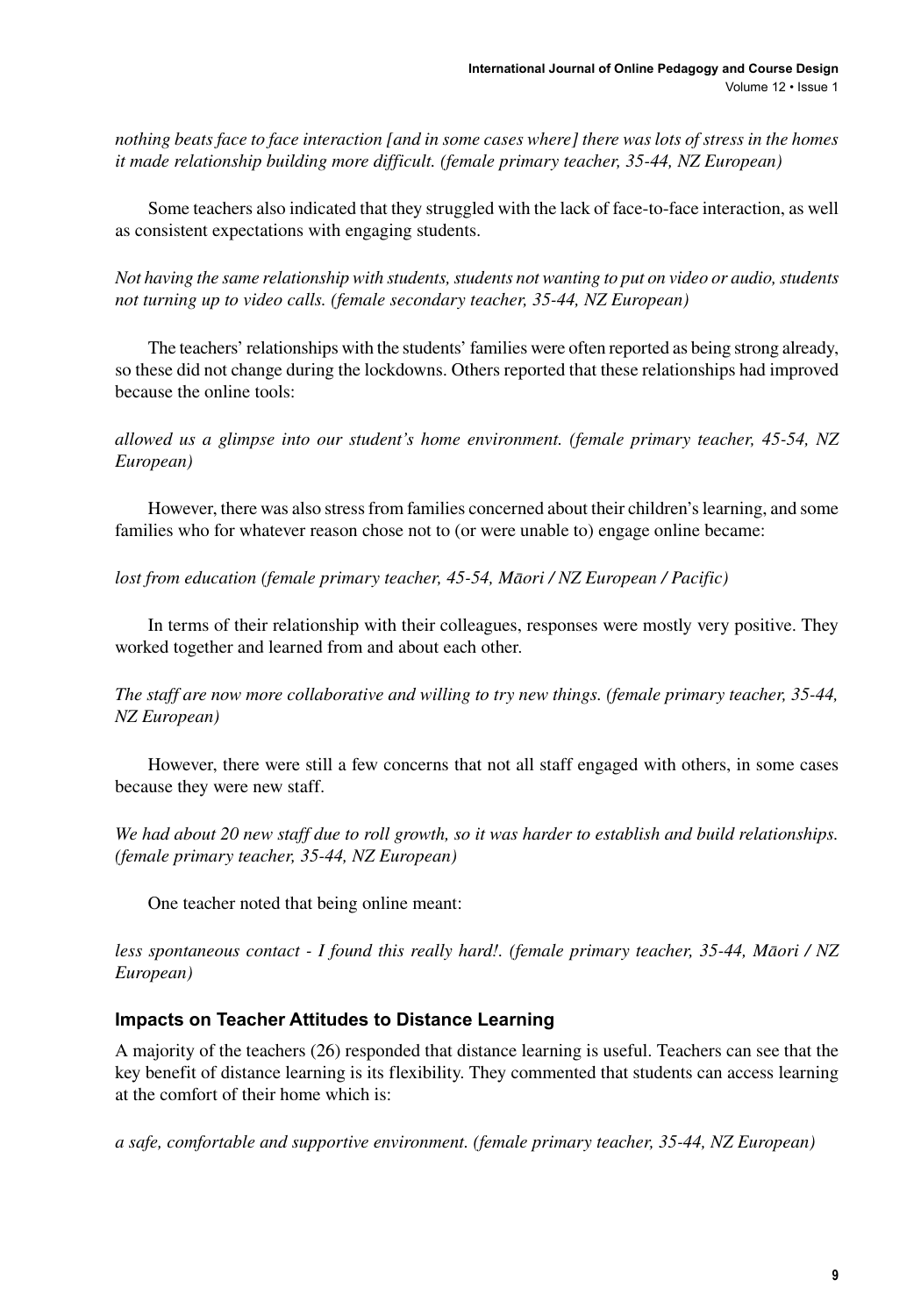#### **International Journal of Online Pedagogy and Course Design** Volume 12 • Issue 1

However, not as many teachers consider distance learning sustainably viable (19). One rated the usefulness of distance learning highly (9 on a 10-point scale) but did not think it works for young learners (2 on the 10-point scale).

*it is easier for secondary students but not sustainable for early primary. (female primary teacher, 45-54, NZ European)*

However, the key themes around the shortfall of distance learning were issues of accessto devices and internet, student self-regulation and teacher readiness to teach online, rather than the concept of distance learning itself.

One observation from the survey showed the majority of the teachers had increased their interest and competencies in educational technologies, mostly thanks to positive experiences with these technologies. One shared that she could work alongside her students and:

*those that have access to devices at home were also teaching me which was really great as they could see that I was a learner too. (female primary teacher, 55-64 Māori)*

Generally, teachers found that educational technologies could improve learners' autonomy, selfregulation (22) and the development of digital identity (20). Teachers also considered that digital technologies helped students manage their learning and make learning more efficient (19).

From their responses, having had to move to distance teaching during COVID-19 lockdown appears to have increased teachers' competencies in navigating virtual classrooms environments (22) and communicating digitally (20). Only one teacher said that they didn't develop at all.

After experiencing teaching at a distance, most teachers (19) would prefer to continue teaching in a blended environment. However, ten indicated that they would prefer to only continue with faceto-face instruction. Blended learning was described in a range of ways by the participants, indicating that there is varied understanding of the concept. Some regarded blended learning as:

*encouraging students to take their learning outside the four walls of the classroom; make use of the communication tools we have at our fingertips and be able to explore the world. (female primary teacher, 35-40, Māori)*

While others indicated a more standard "flipped learning" approach.

#### *50/50 face to face and online. Enabling students to take home devices every day and using it as a tool to complete tasks we have done at school previously. (female primary teacher, 55-64, Māori)*

Participants were asked their preference regarding the delivery of a range of activities. There were more responses from teachers who believed that 'lessons' were delivered more effectively in a face-to-face environment (23) rather than online (7), this was also reflected in opinions focussed on 'oral assessments' where face to face (21) was also preferred over online (9). More teachers believed that 'revision' was better online (27) than face to face (3). For 'written assessments' and 'exercises/ practice' the teachers did not indicate any significant preference for online or face to face. The open responses to this question indicated that the activities were interpreted in several different ways. The general theme was that it wasn't an 'either/or' and was dependent on the teacher, student and the subject.

*It really does depend on the student - I have students who hate talking online but love face to face. Most of my DLD [developmental language disorder] students (8 out of 24) prefer to do written tasks on a device so they can use assistive technologies. (female primary teacher, 35-44, Māori)*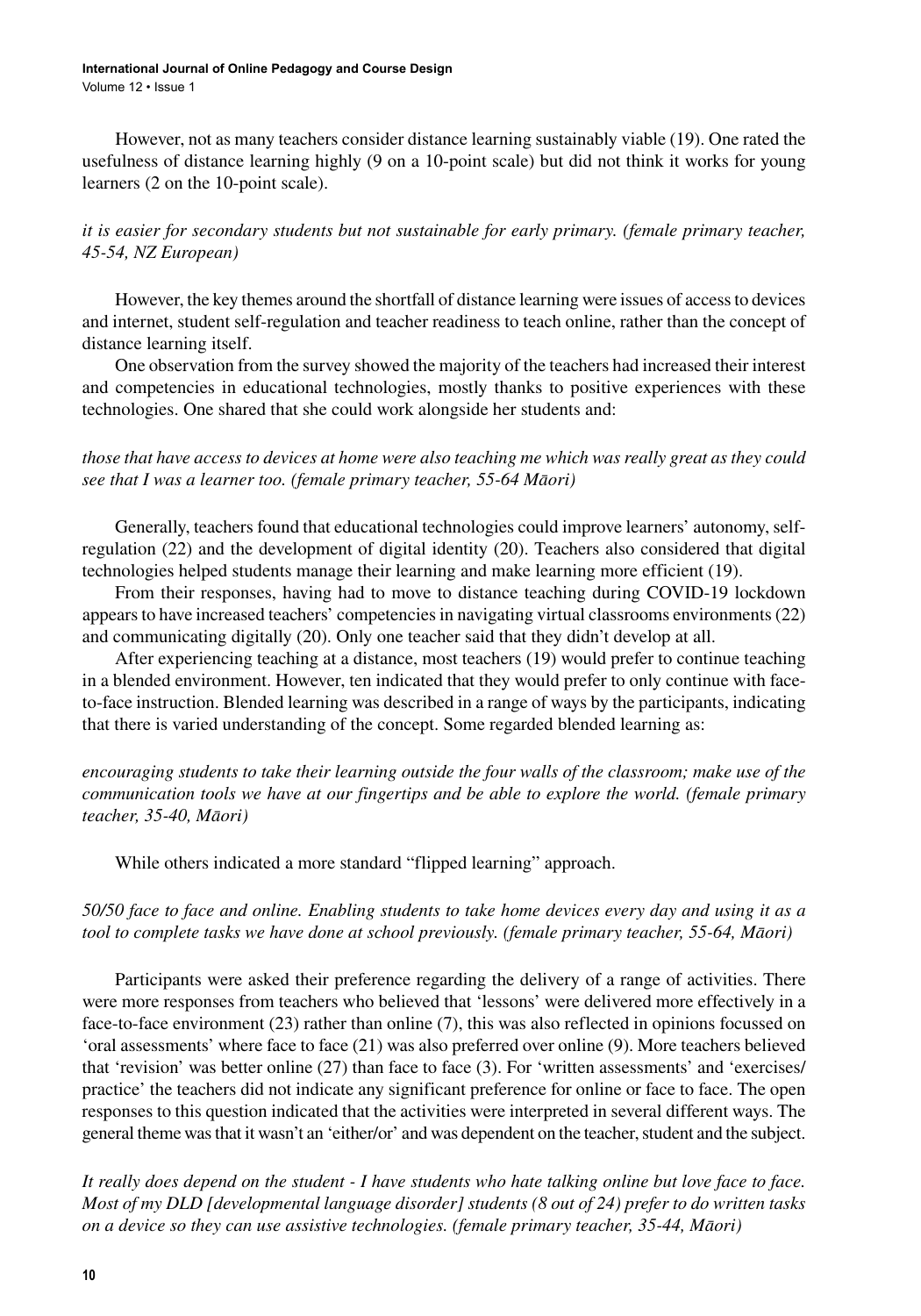After the experience during lockdown. most teachers (23) were willing to consider teaching activities at distance (online). Eight indicated that they were less likely to. After the experience, some teachers still doubted their competence to teach from a distance. A teacher who rated themselves less likely to teach from distance indicated that:

*I don't have full confidence in myself to deliver a well-rounded online program yet. (female primary teacher, 45-54, Māori)*

However, all teachers believed that digital pedagogy and the knowledge of/practice with educational technologies should be part of the toolbox of future teachers, with 15 selecting the top rating (10).

There was positive sentiment to the opinion that schools should use online educational activities, with 27 teachers selecting six or above on the scale. Four teachers selected five or below. However, there was more detail found in the open-ended answers with the theme demonstrating that this sentiment was based on the context. One concern is the balance between online and face to face learning.

*I do believe that schools should have an online component; but we also need to encourage face to face and get up and moving tasks. (female primary teacher, 35-44, Māori)*

Another concern is deciding where digital tools can best fit into the overall balance of learning.

*I am conflicted because there are some useful tools that could be used, but then using these tools at home or outside of the classroom may be better to allow the teacher... to support students who need their support during school. (female primary teacher, 35-44. NZ European)*

Within the balance of online and digital learning, the development of digital skills was recognised as an important component.

*I'm sitting on the fence a bit as I think a balance of approaches is important depending on the needs/ interests of the learners however I think a degree of digital competence is super important in our world. (female primary teacher, 45-54, Māori)*

### **Responses From Māori and Pacific Educators**

Given the small sample size, any generalizations we make from this data set are speculative. However, since about half of our respondents identified as Māori or Pacific (12 Māori, 4 Pacific), it may be helpful to explore some areas where their responses indicated some differences in experience that may be triangulated with qualitative data and othersources. According to the New Zealand Education Review Office, although there was no significant difference in how Māori students reported their wellbeing and learning compared to other student groups, they were more likely to face challenges because they are often enrolled in schools from areas of socio-economic deprivation. The same was true of Pacific students (ERO, 2021). In accordance with our own findings, principals reported that, in some cases, Māori students had less access to devices and connectivity.

Of the twelve teachers who identified as Māori, seven explicitly reported that problems with access to devices or Wi-Fi prevented their students from engaging with online activities and impacted on learner outcomes. Comments from participants in the survey highlighted that:

*Students suffered due to either a lack of appropriate device or lack of wifi. (female primary teacher, 35-44, Māori)*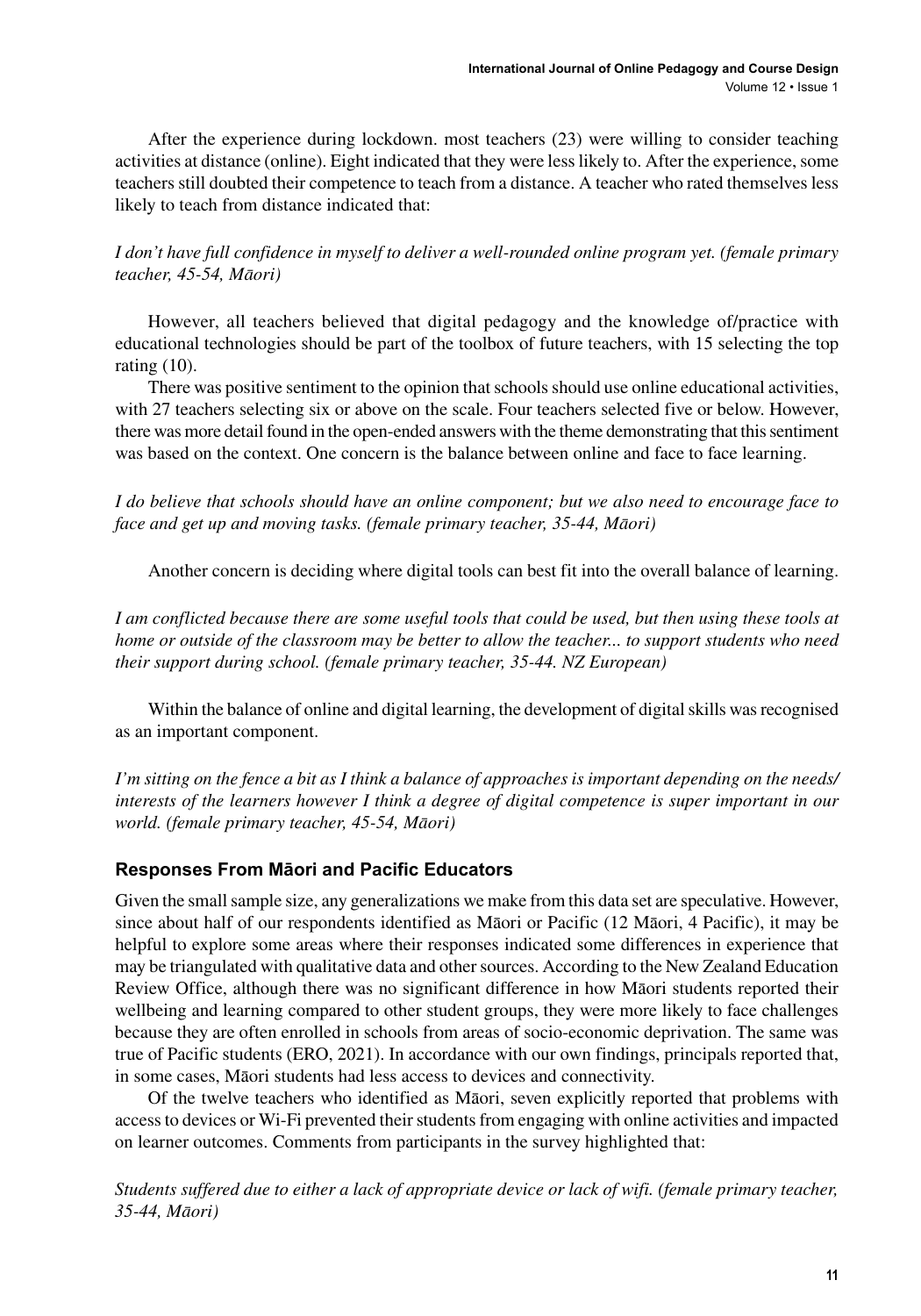and that engagement was low because:

*A lot of students were internet connection [poor] and had no computer or credit [for mobile connections]. (female, secondary teacher, 45-54, Māori)*

The 'digital maturity' (defined in the survey as infrastructure, equipment, skills, management, and vision) of the schools where predominantly Māori students were taught was perceived as low, suffering from a:

*lack of resources (female primary teacher, 35-44, Māori/NZ European)*

and:

*a very poor infrastructure and lack in the management of digital. (female primary teacher, 45-54, Māori)*

The deepening of existing inequalities was highlighted by some.

*No access to devices. We only gave out 10 devices per senior class therefore inequities existed. (female primary teacher, 55-64, Māori)*

In contrast, none of the teachers who did not identify as Māori or Pacific indicated problems in this area. For example:

*out of 25 children, I only had one learner that was not online. (female primary teacher, 35-44, NZ European)*

## **Teacher Recommendations for Online Learning**

At the end of the survey, we asked the question "What advice would you like to give to your colleagues regarding distance learning?" A range of ideas were shared that could be of value to other educators, including the following:

- 1. Take the opportunity to develop your professional skills:
	- a. Be a learner this will pave the way for your children when they see you learning with them (female primary teacher, 35-44, NZ European)
	- b. Don't be afraid to try something new. If you're honest with the students, they'll let you know what needs to be changed and what works well for them (female primary teacher, 45-54, NZ European)
- 2. Be prepared to change your practice:
	- a. Be flexible for learning new approaches/ practices, and plan realistic programs using new pedagogies while upskilling with professional development. (male primary teacher, 35-44, Māori / NZ European / Pacific)
	- b. Quality is better than quantity. Allow opportunities for kids to be inspired by each other. Focus on developing a supportive community and sense of belonging before you stress about perceived academic progress (female primary teacher, 35-44, NZ European)
- 3. Work collaboratively:
	- a. Collaboration is the key (female primary teacher, 55-64, Māori)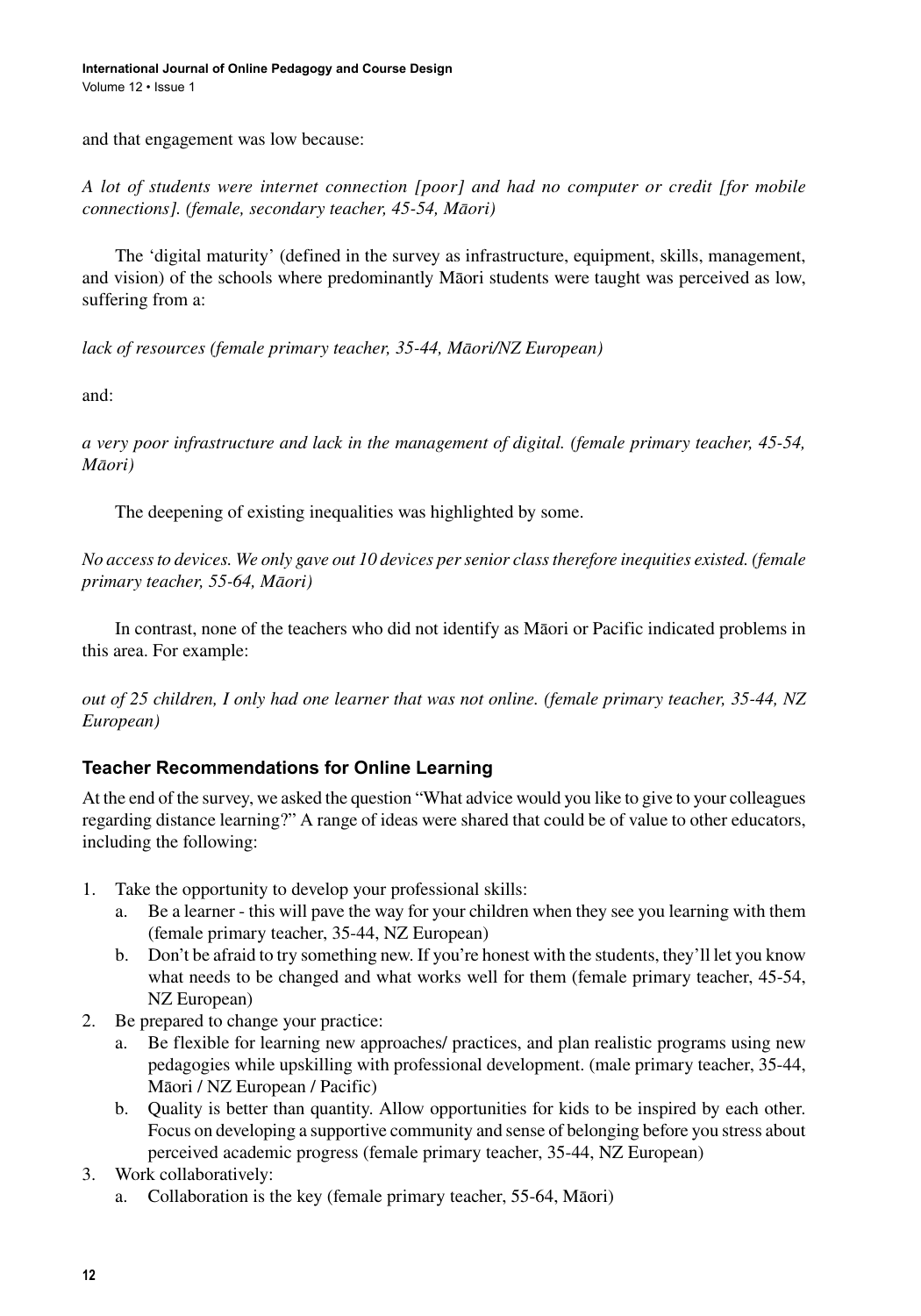- b. Share ideas and have a bank of them with easy access to shared content (female secondary teacher, 45-54, Māori / NZ European)
- 4. Work with your students to make distance learning effective:
	- Send reminders to get good participation to conferences. Give students "office hours" when they can expect replies to their emails / posts. Ensure students are set up for distance learning (female secondary teacher, 35-44, NZ European).

#### **SUMMARY AND CONCLUSION**

This article reports on a survey-based study of New Zealand teachers, reflecting on their experience of delivering distance learning during COVID-19 lockdowns. The survey was adapted from one originally developed by ASLERD and contained a mix of qualitative and quantitative data. There were 81 questions in the survey, and we received 31 valid responses. The analysis of this data reveals several important factors in the success, or otherwise, of distance learning. One is the importance of existing digital technology use in schools prior to lockdowns. Teachers reported that, in many cases, digital tools were already in place for communicating between schools and families, and that these continued to be of value during lockdowns. For example, many schools already had Bring Your Own Device (BYOD) policies in place, meaning that students were used to learning with digital devices while at home. This resonates with other studies where educational institutions that had invested in online learning before the pandemic weathered it well (Moore et al., 2021).

The main issue that arose for teachers was difficulties in reaching students, particularly those who had limited access to devices and/or the internet. This was particularly significant for teachers who identified as Māori, who in most cases had a large number of Māoristudents who often attended schools in lower socioeconomic areas. As other studies have indicated, lockdowns can increase the impacts of the already existing digital divides in society (Carrillo & Flores, 2020).

Despite having undertaken postgraduate study in digital teaching and learning, a number of our respondents struggled with the move to online teaching and learning, suggesting that teaching fully online requires a different skill set than integrating digital technologies in a more blended way with face-to-face teaching, and that teachers should be offered professional development specifically in how to teach effectively online. Online teaching can, in some situations, be more effective than face to face teaching but requires extensive preparation and commitment from educators(McMurtrie, 2021).

Lockdowns changed relationships between teachers, students and families. In many cases these were strengthened but were qualitatively different due to the lack of in-person contact. The danger was that in some cases contact was altogether lost, suggesting longer term negative impacts on student learning. This is reinforced by other studies, where negative impacts on student engagement post lockdown were particularly significant for students from schools in lower socio-economic areas, and their teachers were less confident that they could catch up with their learning, deepening educational, as well as social, divides (ERO, 2021).

Despite the relatively short period of lockdowns experienced by these teachers and their students, the impacts have been significant. Teachers have had to adapt their practice and there have been significant changes in the ways that teachers, students and parents have had to communicate. It is clear from our respondents that every teacher has had a different experience. Some have found the transition to online learning easy. These tended to be teachers from schools where digital teaching and learning was already well established and digital tools for communication between home and school were already well used. Other teachers, particularly those teaching in predominantly Māori communities, experienced significant challenges in connecting with, and continuing to teach, their students, primarily due to resource constraints both from the perspective of what is provided by the schools and what is available in the students' homes. It should be noted that all our respondents had experienced postgraduate professional development in digital teaching and learning, so difficulties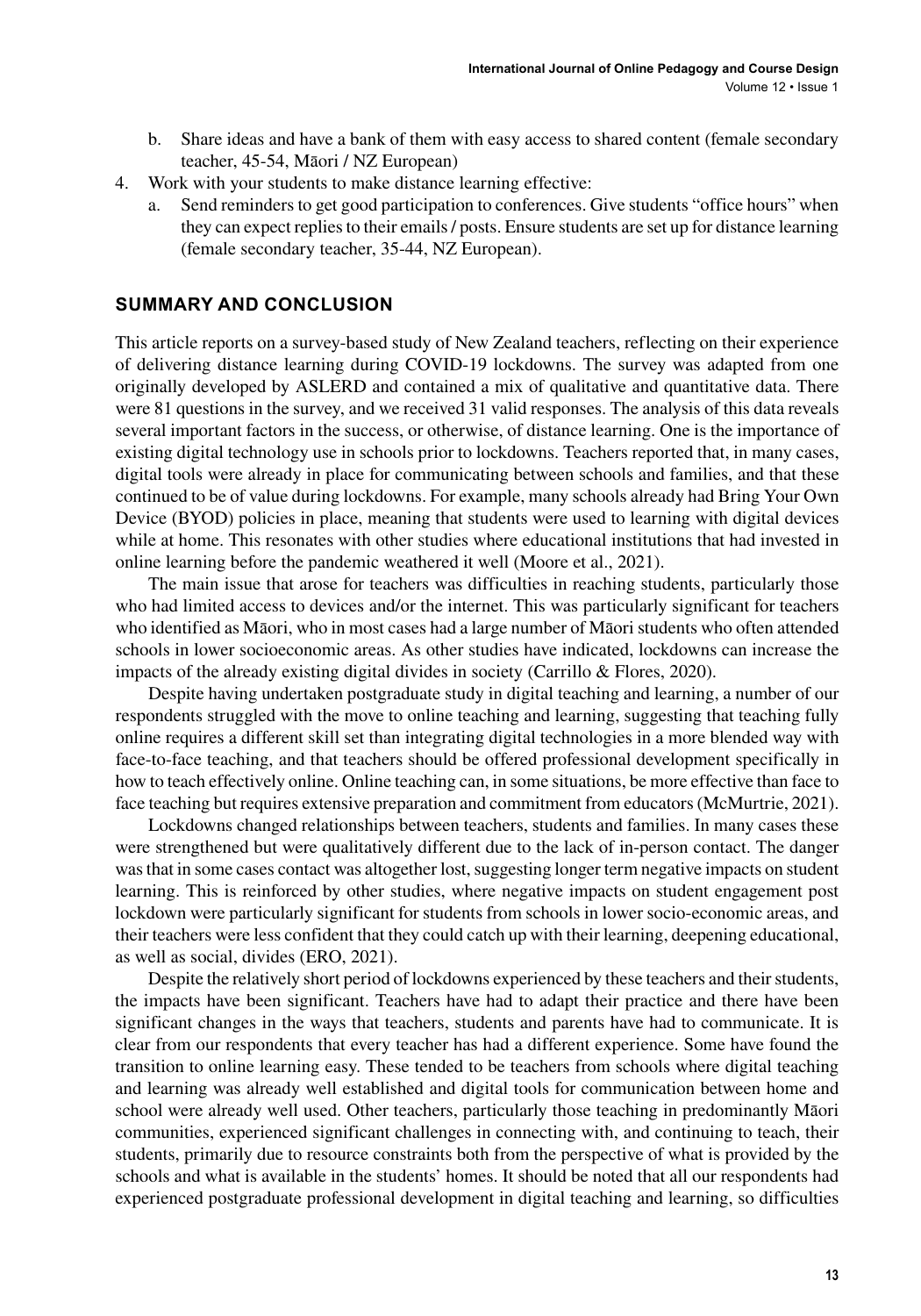in teaching during lockdown could not be primarily aligned to teacher preparedness, but were due to other factors, primarily socio-economic.

On a more positive note, there were clear signs that changes made by teachers to their teaching practice were likely to be sustained in the longer term. Although they had reservations about distance learning, valuing the face-to-face interactions with students, they were unanimousin theirsupport for digital pedagogy and educational technology should be part of the toolbox of future teachers. This study shows the value that digital technologies and related teacher skills had in sustaining learning during COViD-19 related lockdowns. The challenge is to be ready for future disruptions to education by extending teacher professional development in this area and providing access to devices and connectivity for all students.

### **Limitations and Future Work**

The main limitation of this study was the small number of responses to the survey. This was in some ways unsurprising given the length of the survey (81 questions, 36 of which were open ended), which in effect traded quantity (number of responses) for quality (in-depth qualitative data). In addition, the sample was limited to a particular set of teachers who had received postgraduate education in digital and collaborative learning. While this was a deliberate choice, to see how this educational experience might have impacted on their ability to teach online at a distance, it provided only a narrow view of New Zealand teachers' experiences of teaching during COVID-19 lockdowns. In addition, the survey was administered after the first set of lockdowns, though further lockdowns followed that would not have been considered in these data. As in other contexts, the overall story is still unfolding (Moore et al., 2021). Future work might seek to address a larger and more representative group of teachers at the end of the cycle of lockdowns and consequential distance learning. It should also be noted that the ASLERD survey that we adapted was one of a series which also addressed the experiences of students and their families. At this stage we have not surveyed these other stakeholders, but again that would be valuable future work.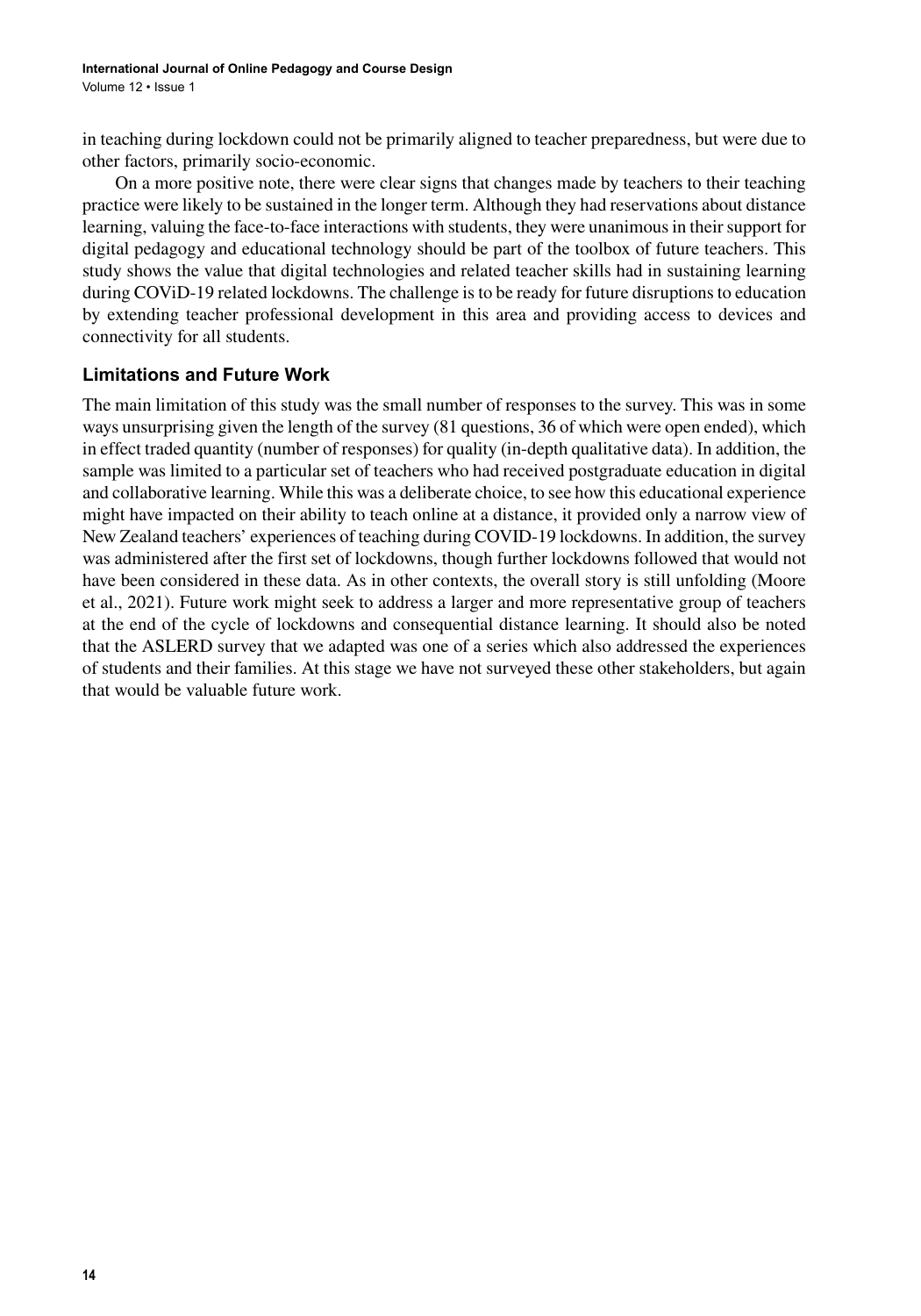## **REFERENCES**

Bakhov, I., Opolska, N., Bogus, M., Anishchenko, V., & Biryukova, Y. (2021). Emergency distance education in the conditions of COVID-19 pandemic: Experience of Ukrainian universities. *Education Sciences*, *11*(7), 364. Advance online publication. doi:[10.3390/educsci11070364](http://dx.doi.org/10.3390/educsci11070364)

Barbour, M., Davis, N., & Wenmoth, D. (2016). Primary and secondary virtual learning in New Zealand: Examining the process of achieving maturity. *International Journal on E-Learning*, *15*(1), 27–45.

Bozkurt, A., & Sharma, R. (2020). Emergency remote teaching in a time of global crisis due to CoronaVirus pandemic. *Asian Journal of Distance Education*, *15*(1). Advance online publication. doi[:10.5281/zenodo.3778083](http://dx.doi.org/10.5281/zenodo.3778083)

Carrillo, C., & Flores, M. A. (2020). COVID-19 and teacher education: A literature review of online teaching and learning practices. *European Journal of Teacher Education*, *43*(4), 466–487. doi[:10.1080/02619768.202](http://dx.doi.org/10.1080/02619768.2020.1821184) [0.1821184](http://dx.doi.org/10.1080/02619768.2020.1821184)

Chuah, K. M., & Mohamad, F. S. (2020). Emergency Remote Teaching Scenarios, Struggles and Soundboxes: A Case Study on Malaysian Teachers. *Interaction Design and Architecture(S)*, *46*, 13–28.

Daoud, R., Starkey, L., Eppel, E., Vo, T. D., & Sylvester, A. (2020). The educational value of internet use in the home for school children: A systematic review of literature. *Journal of Research on Technology in Education*, 1–22.

ERO. (2021). *Learning in a Covid-19 World: The Impact of Covid-19 on Schools.* Education Review Office. <https://ero.govt.nz/our-research/learning-in-a-covid-19-world-the-impact-of-covid-19-on-schools>

Giovannella, C. (2021). Effect induced by the covid-19 pandemic on students' perception about technologies and distance learning. *Smart Innovation*, *Systems and Technologies*, *197*(May), 105–116. doi:[10.1007/978-](http://dx.doi.org/10.1007/978-981-15-7383-5_9) [981-15-7383-5\\_9](http://dx.doi.org/10.1007/978-981-15-7383-5_9)

Giovannella, C., & Passarelli, M. (2020). The effects of the Covid-19 pandemic seen through the lens of the Italian university teachers and the comparison with school teachers' perspective. *Interaction Design and Architecture(S)*, *46*, 120–136.

Giovannella, C., Passarelli, M., & Persico, D. (2020). The Effects of the Covid-19 Pandemic on Italian Learning Ecosystems: The School Teachers' Perspective at the steady state. *Interaction Design and Architecture(S)*, *45*(July), 264–286.

Hipkins, R., Bolstad, R., & Johnson, C. (2015). *Exploring New Metrics for Education 3.0: Opportunities and Challenges for Shifting Assessment Practice at Te Kura*. New Zealand Council for Educational Research.

Hood, N. (2020). *Learning from lockdown: What the experiences of teachers, students and parents can tell us about what happened and where to next for New Zealand's school system.* [https://theeducationhub.org.nz/wp](https://theeducationhub.org.nz/wp-content/uploads/2020/08/7440-TEH-learning-from-lockdown-document3.pdf)[content/uploads/2020/08/7440-TEH-learning-from-lockdown-document3.pdf](https://theeducationhub.org.nz/wp-content/uploads/2020/08/7440-TEH-learning-from-lockdown-document3.pdf)

Hunia, R., Salim, S., Mcnaughton, S., Menzies, R., Gluckman, P., & Bardsley, A. (2020). *Addressing rangatahi education: Challenges after COVID-19*. [https://informedfutures.org/addressing-rangatahi-education-challenges](https://informedfutures.org/addressing-rangatahi-education-challenges-after-covid-19/)[after-covid-19/](https://informedfutures.org/addressing-rangatahi-education-challenges-after-covid-19/)

Kabir, M. R., Islam, A., & Deena, S. A. (2020). Explaining the adoption of technology-based design of higher education during and after COVID 19 period from a developing country perspective. *Interaction Design and Architecture(S)*, *46*, 88–119.

Lowy Institute. (2021). *Covid Performance Index.* [https://interactives.lowyinstitute.org/features/covid](https://interactives.lowyinstitute.org/features/covid-performance/#development)[performance/#development](https://interactives.lowyinstitute.org/features/covid-performance/#development)

McMurtrie, B. (2021, May 27). Why an Active-Learning Evangelist Is Sold on Online Teaching. *The Chronicle of Higher Education.* <https://www.chronicle.com/newsletter/teaching/2021-05-27>

Moore, S., Trust, T., Lockee, B., Bond, A., & Hodges, C. (2021, November 10). One Year Later...and Counting: Reflections on Emergency Remote Teaching and Online Learning. *Educause*. [https://er.educause.edu/](https://er.educause.edu/articles/2021/11/one-year-later-and-counting-reflections-on-emergency-remote-teaching-and-online-learning) [articles/2021/11/one-year-later-and-counting-reflections-on-emergency-remote-teaching-and-online-learning](https://er.educause.edu/articles/2021/11/one-year-later-and-counting-reflections-on-emergency-remote-teaching-and-online-learning)

New Zealand Government. (n.d.). *Education*. [https://covid19.govt.nz/activities/education/#education-at-alert](https://covid19.govt.nz/activities/education/#education-at-alert-level-4)[level-4](https://covid19.govt.nz/activities/education/#education-at-alert-level-4)